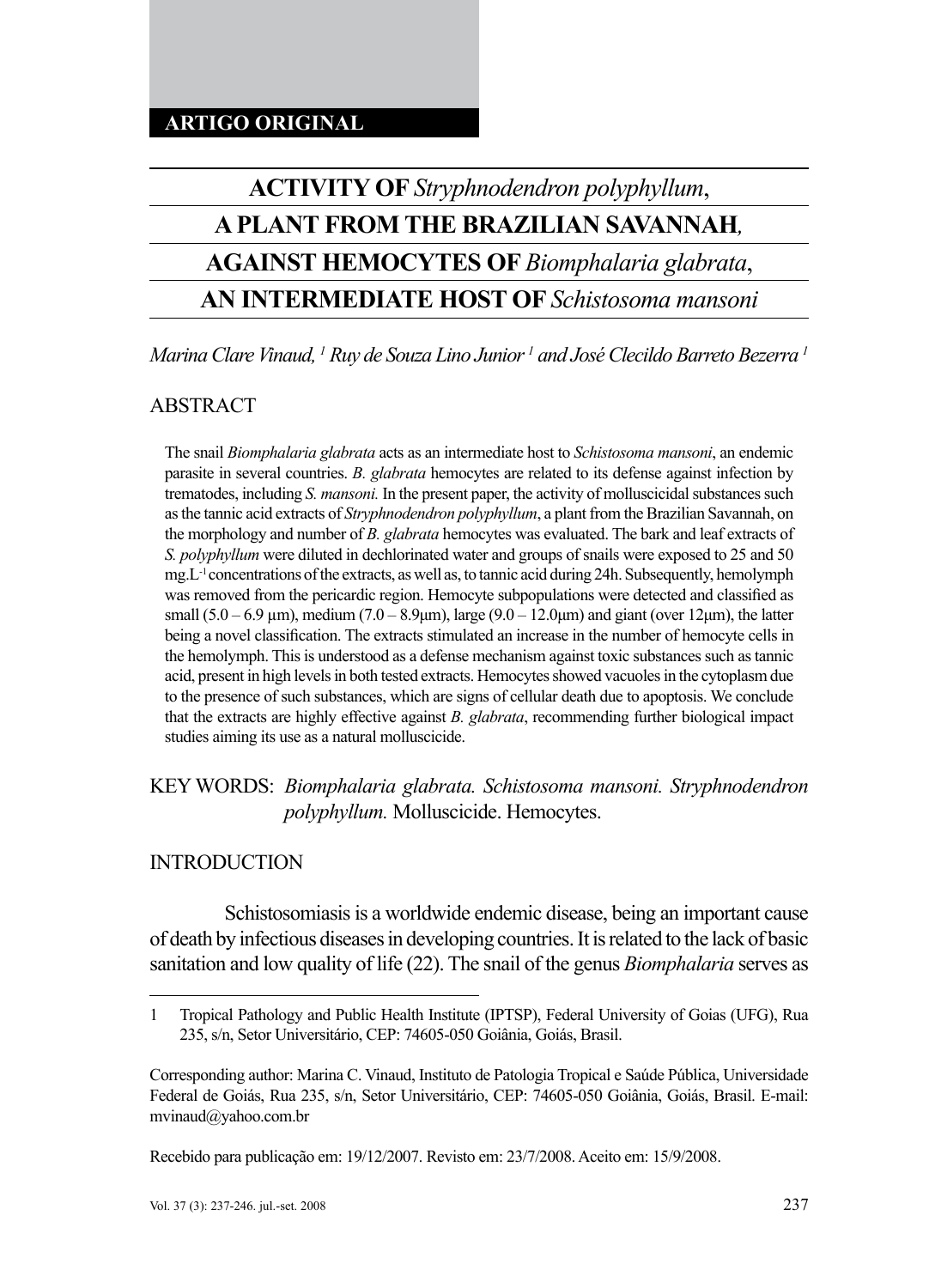an intermediate host of schistosomiasis and plays a crucial part in the transmission of this parasitosis, which means that in a certain location where there are snail specimens and a single patient discharging viable eggs, this is enough to establish a new infection site (18, 19). The importance of snail control is, therefore, significant.

A number of Brazilian plants with molluscicidal activity have been registered. Various research groups emphasized the use of natural extracts in combating the snail hosts (9, 3, 14, 23). An endless source of plants with this potential is to be found in the savannah, a biome characteristic of the Brazilian Mid-West (2). Many of these plants have high levels of tannin, which provides the plants with the defense against herbivores as well as limited growth of pathogenic microorganisms. The Brazilian savannah plant *Stryphnodendron polyphyllum*, one of the plants known as "barbatimão", is widespread in this biome, and is prescribed for diarrhea, gynecological problems and wound healing in folk medicine (21).

Hemocytes in the circulating hemolymph and tissues are the snail's physiological response to environmental alterations and infection (4, 14). They are considered the snail's defense cells, being similar to human granulocytes in the presence of phagocytosis granules, conferring resistance to gamma radiation and phagocytary ability related to the regulation by cyclic adenosine monophosphate (cAMP). This process allows for the identification of a non-specific defense system directly related to the snail's susceptibility and resistance to infection by trematodes such as *S. mansoni* (6, 7, 10, 12, 13). The presence of plasmatic factors, calcium and lecithins also influence the phagocytary ability of hemocytes of susceptible and resistant snails to *S. mansoni* infection (5).

In the snail *B. glabrata,* the hemocytes have varied morphology corresponding to different physiological conditions and their transitions. In quiescent hemocytes, the cellular cortex is narrow. The organelles are spread around the cytoplasm in circulating and sedentary cells. In stress-activated hemocytes the cortical region is enlarged by the polymerization of actin and the organelles are around the nucleus. Fixed phagocytes are components of connective tissue and the presence of various lysosomes with phosphatase and peroxidases activity indicate high phagocytic ability (16, 20, 25).

The literature indicates that the knowledge about hemolymphatic cells and their relation to the *Biomphalaria – Schistosoma* system has been much improved. The aim of this study is, thus, to expand these investigations and describe the effect of extracts of the Brazilian Savannah plant *S. polyphyllum* on the morphology and quantification of hemolymph hemocytes of *B. glabrata*.

#### MATERIAL AND METHODS

#### Snails maintenance

Snails of the species *B. glabrata* were maintained in 10-l aquaria filled with dechlorinated water at an average temperature of 28º C. The tanks were cleaned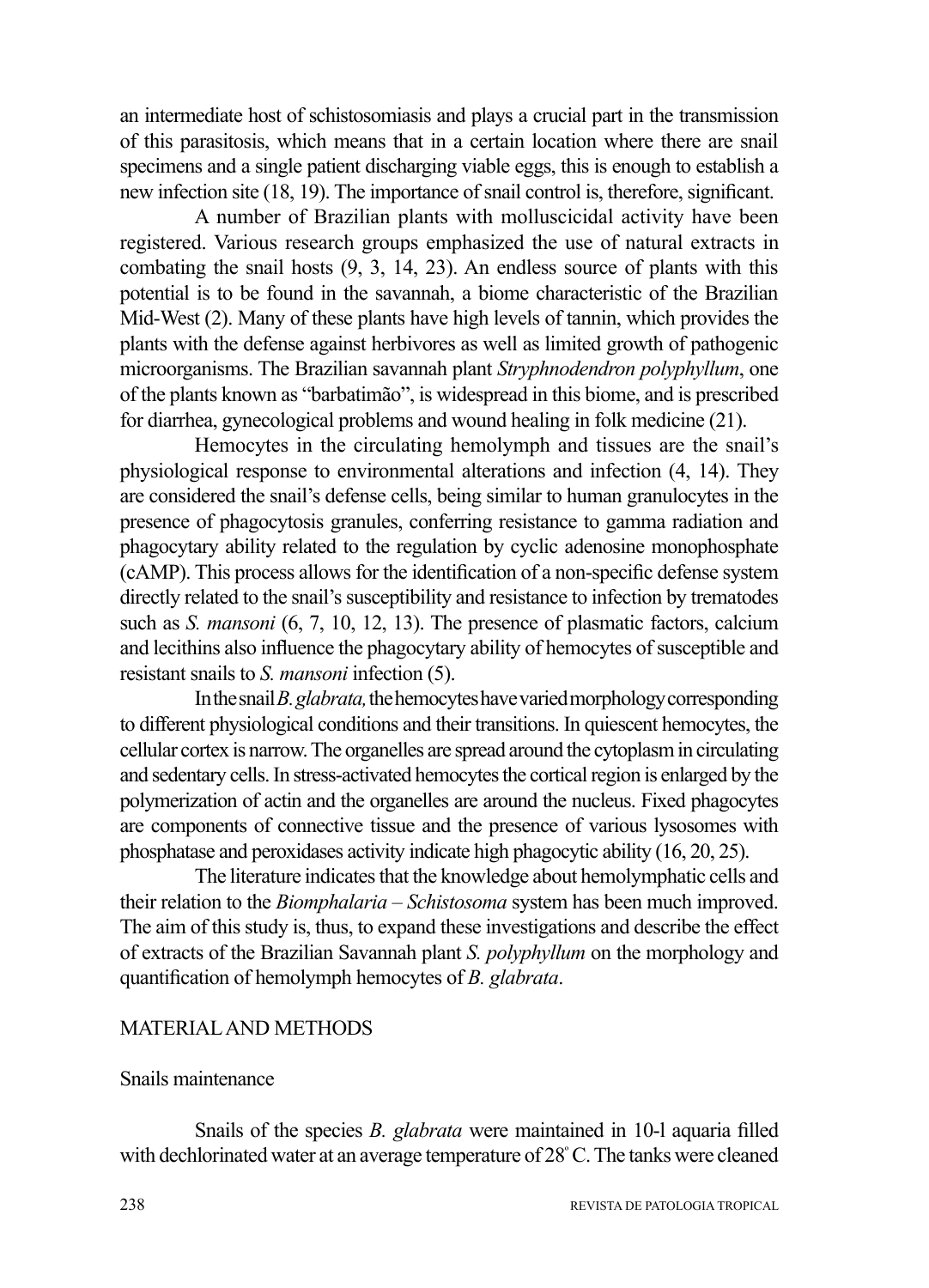twice a week and the snails fed on lettuce and snail food (agar, calcium carbonate, oatmeal) *ad libitum* (24).

#### **Bioassays**

The bark and leaf extracts of *Stryphnodendron polyphyllum* were diluted in dechlorinated water. Three groups of assays with a total of 15 specimens were carried out. In group 1 (control group), the snails were placed in dechlorinated water without the extract. In group 2 the snails were exposed to crude extracts of *S. polyphyllum* at concentrations of 25 and 50 mg.L<sup>-1</sup>. This group was divided into two subgroups. Thus, snails of subgroups A and B were exposed to bark and leaf extracts, respectively. In group 3, the snails were exposed to tannic acid also at 25 and 50 mg.L-1 concentrations. This substance was used separately aiming at observing differences in its performance when concentrated or mixed to other substances of the *S. polyphyllum*  extract. The bioassays lasted 24 hours and the snails were fed as usual.

#### Hemolymph removal

Mollusk shells were cleaned with 70% alcohol and distilled water and then dried with absorbent paper to remove the hemolymph. Under a stereoscope microscope and with the aid of a surgical scalpel, a small hole was made in the pericardic region aiming at the hemolymph flow. This resulted in filling the central opening of the shell and increasing the hemolymph flow as the snail pulled into its shell. The hemolymph was immediately removed and placed in a microtube kept on ice (5, 6, 15). As soon as the average volume of hemolymph/snail was determined, a sample of 30µL of the hemolymph of each group was stained with 5µL of Tripan Blue-vital dye, allowing for the determination of the relative proportion of live and dead cells with the aid of a Neubauer chamber (15). Hemolymph smears were then made and stained with Giemsa solution for hemocyte analysis and identification of granules in the cytoplasm.

# Morphological analysis

The hemolymphatic smears allowed for the observation of hemocyte subpopulations, which were distinguished by cell diameter. They were examined with a computerized image analyzing system (Axiovision  $3.1 - Ze$ iss), which determines the diameter measurements  $(\mu m)$ . For each measurement, the range is given in parentheses. A modified version of the classification of Matricon-Gondran and Letocart (15) identified the hemocytes into the following categories: small (with approximately  $5.0 - 6.9$  µm in diameter), medium (with approximately  $7.0 - 8.9$  µm in diameter), large (with approximately  $9.0 - 12$  µmin diameter) (15) and giant (with more than 12µm in diameter). Each bioassay was repeated three times.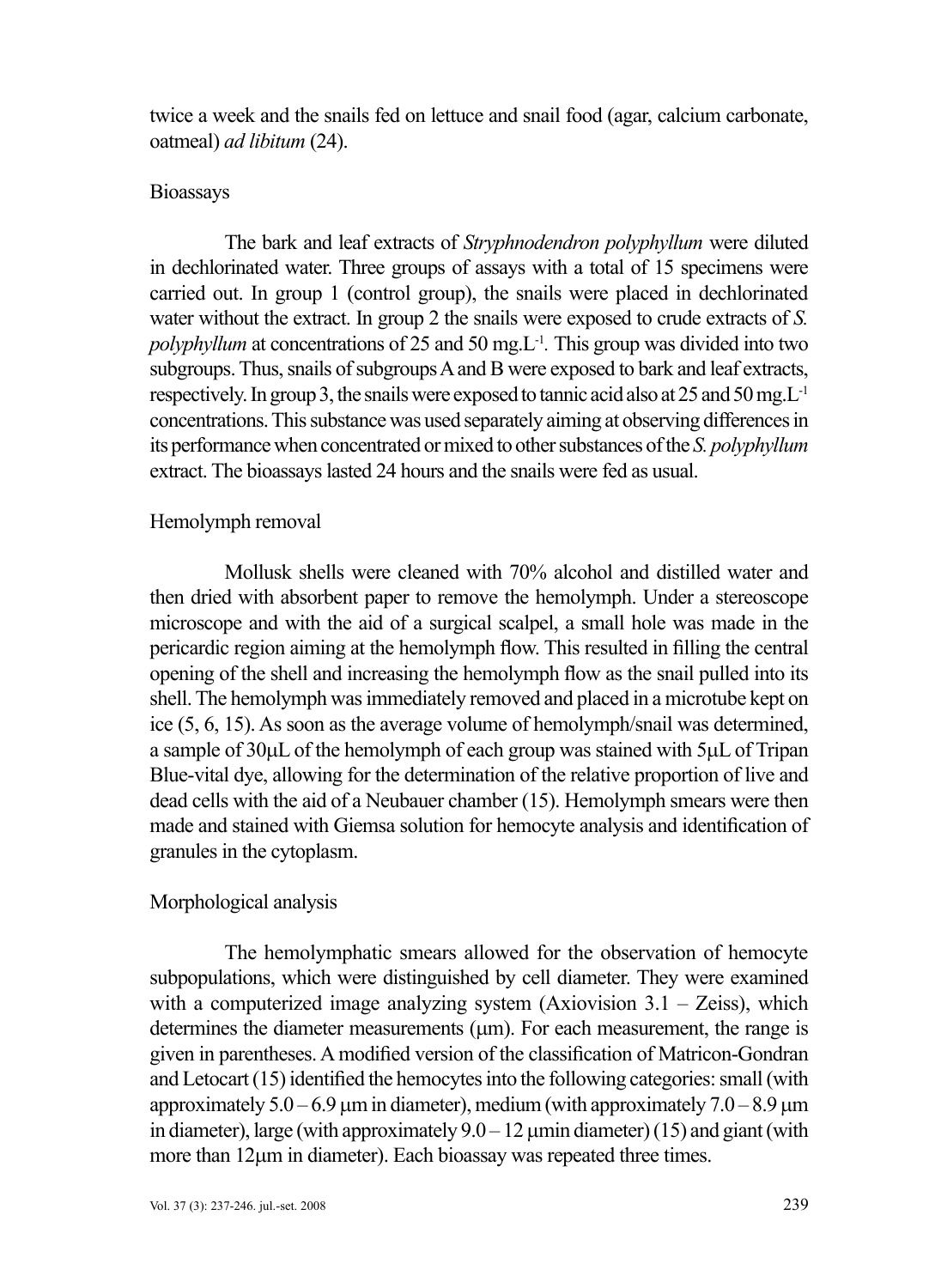#### Statistical analysis

The sizes were expressed in mean or median according to the normality test by Kolmogorov-Smirnov. In the statistical analysis the  $\chi^2$  test was used to relate hemocyte survival to the presence of the natural extract and the ANOVA test followed by the Tukey test were used to compare concentrations of snail hemocytes under normal and test conditions. The statistic significant differences were considered when  $p<0.05$ .

#### **RESULTS**

The hemocytes from the control group presented a regular rounded/oval shape, peripheric basophilic nucleus and large acidophilic cytoplasm. These color characteristics were present in hemocytes of all groups. The following cell types were detected in all subpopulations: small cells with median diameter of  $6.00 \mu m$ ; medium cells with an average size of 8.00  $\mu$ m (figure 1A, 1B) and large cells with median diameter of 10.36 µm. The giant cells showed a median diameter of 12.54 µm (table 1).

| Table 1. | Median (minimum-maximum) diameter of hemocyte subpopulations             |  |  |  |
|----------|--------------------------------------------------------------------------|--|--|--|
|          | of <i>Biomphalaria glabrata</i> submitted to different concentrations of |  |  |  |
|          | Stryphnodendron polyphyllum extracts and to tannic acid.                 |  |  |  |

| Group $(n=15)$ |                                       | Small cells $(\mu m)$ | Medium cells $(\mu m)$ | Large cells $(\mu m)$ | Giant cells $(\mu m)$ |
|----------------|---------------------------------------|-----------------------|------------------------|-----------------------|-----------------------|
| Group $11$     |                                       | 6.00                  | 8.00                   | 10.36                 | 12.54                 |
|                |                                       | $(2.50 - 6.96)$       | $(7.08 - 8.96)$        | $(9.03 - 11.80)$      | $(12.02 - 16.56)$     |
| Group $2A^2$   | $25 \text{ mg} \text{L}^{-1}$         | 5.80                  | 7.55                   | 10.52                 | 15.46                 |
|                |                                       | $(2.40 - 6.71)$       | $(7.00 - 8.30)$        | $(9.30 - 11.87)$      | $(12.47 - 21.09)$     |
|                | $50 \,\mathrm{mg} \mathrm{L}^{-1}$    | 5.87                  | 8.25                   | 10.44                 | 17.08                 |
|                |                                       | $(3.52 - 6.86)$       | $(7.03 - 8.78)$        | $(9.03 - 12.00)$      | $(12.16 - 35.55)$     |
| Group $2B^3$   | $25 \text{ mg} \text{L}^{-1}$         | 6.38                  | 7.46                   | 10.12                 | 16.01                 |
|                |                                       | $(3.23 - 6.91)$       | $(7.00 - 8.81)$        | $(9.08 - 11.70)$      | $(12.21 - 30.31)$     |
|                | $50 \,\mathrm{mg} \, \mathrm{L}^{-1}$ | 5.90                  | 7.80                   | 9.29                  | 13.87                 |
|                |                                       | $(5.30 - 6.70)$       | $(7.20 - 8.93)$        | $(9.02 - 11.21)$      | $(12.04 - 21.20)$     |
| Group $34$     | $25 \text{ mg} \text{L}^{-1}$         | 5.66                  | 8.26                   | 9.34                  | 15.35                 |
|                |                                       | $(4.78 - 6.84)$       | $(7.09 - 8.96)$        | $(9.10 - 11.46)$      | $(15.14 - 15.56)$     |
|                | $50 \,\mathrm{mg} \, \mathrm{L}^{-1}$ | 5.80                  | 8.00                   | 9.85                  | 13.50                 |
|                |                                       | $(2.70 - 6.60)$       | $(1.20 - 8.50)$        | $(9.80 - 9.90)$       | $(12.70 - 18.40)$     |

<sup>1</sup> Snails exposed to dechlorinated water (control group); <sup>2</sup> Snails exposed to bark extract of *S. polyphyllum*; <sup>3</sup> Snails exposed to tannic acid

Snails exposed to leaves extract of *S. polyphyllum*; <sup>4</sup> Snails exposed to tannic acid.

The average volumes of hemolymph as well as the average number of hemocytes/ $\mu$ L according to group are described in table 2. There were no statistical differences between the volumes from the snails exposed to the extracts, to tannic acid and from the control group.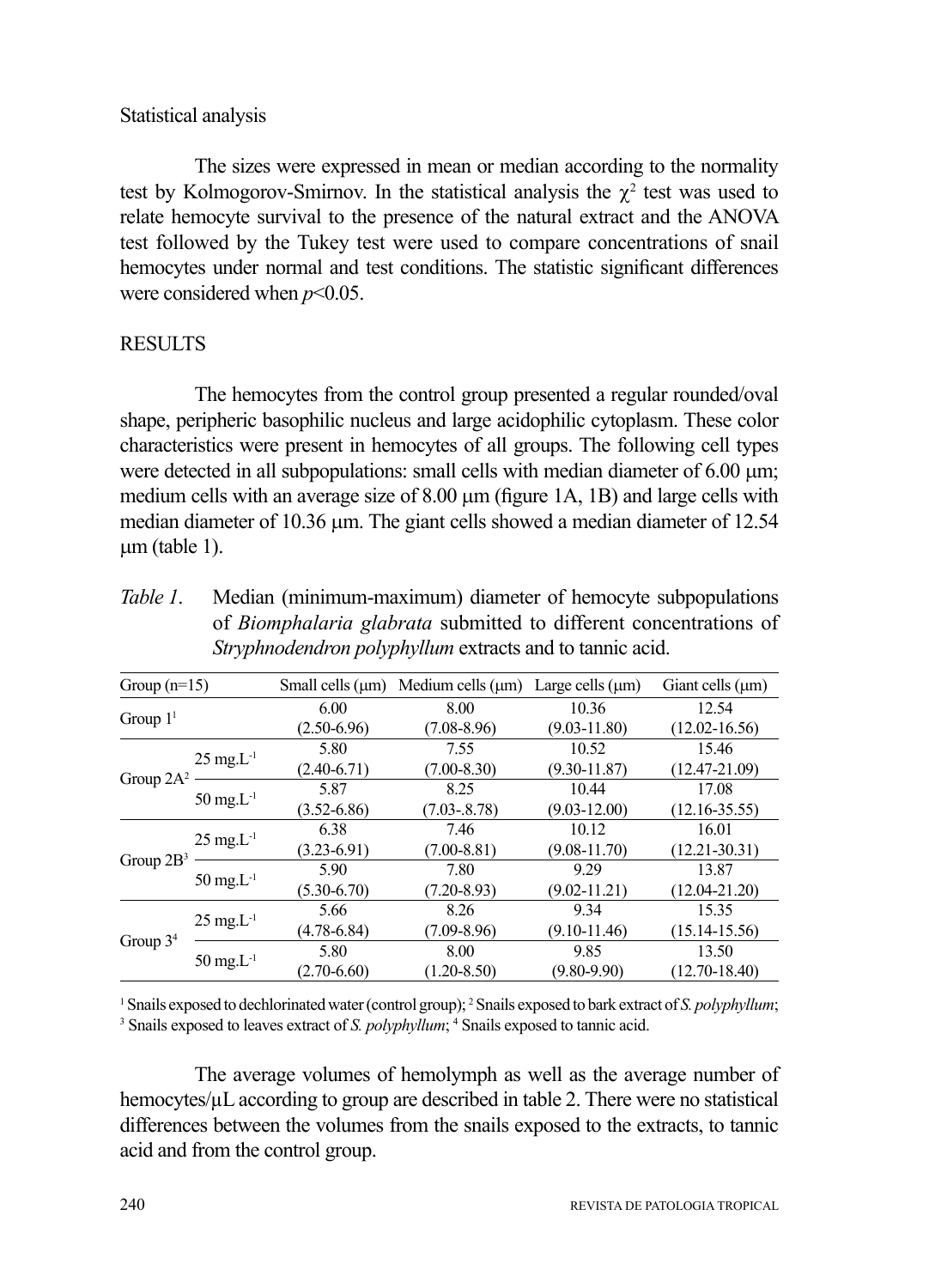

- *Figure 1*. Hemolymph cells from *Biomphalaria glabrata.* 1A, 1B. Medium sized hemocytes, group 1 (control group), Giemsa. N – peripheric basophilic nucleus; C – acidophilic cytoplasm; V – vacuoles.
- *Table 2*. Volume of *Biomphalaria glabrata* hemolymph and hemocyte count per µl according to the group analyzed.

| Group $(n=15)$ |                               | Average volume of<br>hemolymph pool $(\mu L)$ | Average volume of<br>hemolymph/snail $(\mu L)$ | Average hemocytes/µL |
|----------------|-------------------------------|-----------------------------------------------|------------------------------------------------|----------------------|
| Group $11$     |                               | 762.5                                         | 152.5                                          | 4,503                |
| Group $2A^2$   | $25 \text{ mg} \text{L}^{-1}$ | 566.67                                        | 113.33                                         | 4,357                |
|                | $50 \text{ mg}$ . $L^{-1}$    | 560                                           | 112                                            | 5,380                |
| Group $2B^3$   | $25 \text{ mg} \text{L}^{-1}$ | 616.67                                        | 123.33                                         | 3,557                |
|                | $50 \text{ mg} L^{-1}$        | 723.33                                        | 144.67                                         | 5,097                |
| Group $34$     | $25 \text{ mg} \cdot L^{-1}$  | 486.67                                        | 97.33                                          | 4,573                |
|                | $50 \text{ mg}$ . $L^{-1}$    | 510                                           | 102                                            | 6,210                |

<sup>1</sup> Snails exposed to dechlorinated water (control group); <sup>2</sup> Snails exposed to bark extract of *S. polyphyllum*; <sup>3</sup> Snails exposed to tannic acid Snails exposed to leaves extract of *S. polyphyllum*; <sup>4</sup> Snails exposed to tannic acid.

The mortality rates of hemocytes exposed to different concentrations of *S. polyphyllum* extracts and tannic acid are shown in figure 4. The mortality rate was higher in snails from group 2A at 25 mg.L<sup>-1</sup> concentration.

In group  $2A(25 \text{ mg}, L^{-1}$  concentration) the median diameter of the small cells was 5.80 µm, while of medium-sized cells was 7.55 µm, of large cells was 10.52 µm (figure 2A, 2B) and of giant cells 15.46 µm (table 1). In hemocytes from snails from group 2A (50 mg.L<sup>-1</sup> concentration) the median diameter noted for the small cells was  $5.87 \mu m$ , for medium cells was  $8.25 \mu m$  (figure 3A, 3B), for large cells was 10.44  $\mu$ m and for giant cells was 17.08  $\mu$ m (figure 3; table 1).

Among snails from group  $2B$  (at  $25 \text{ mg}$ , L<sup>-1</sup> concentration) the median diameter of the small cells was 6.38 µm, of medium cells was 7.46 µm, of large cells was  $10.12 \mu m$ , and of giant cells was  $16.01 \mu m$  (table 1). In the hemocytes from snails of group 2B, at 50 mg.L-1 concentration, the median diameter of small cells was 5,90 µm, of medium cells 7.80 µm, large cells 9.29 µm and giant cells 13.87 µm (table 1).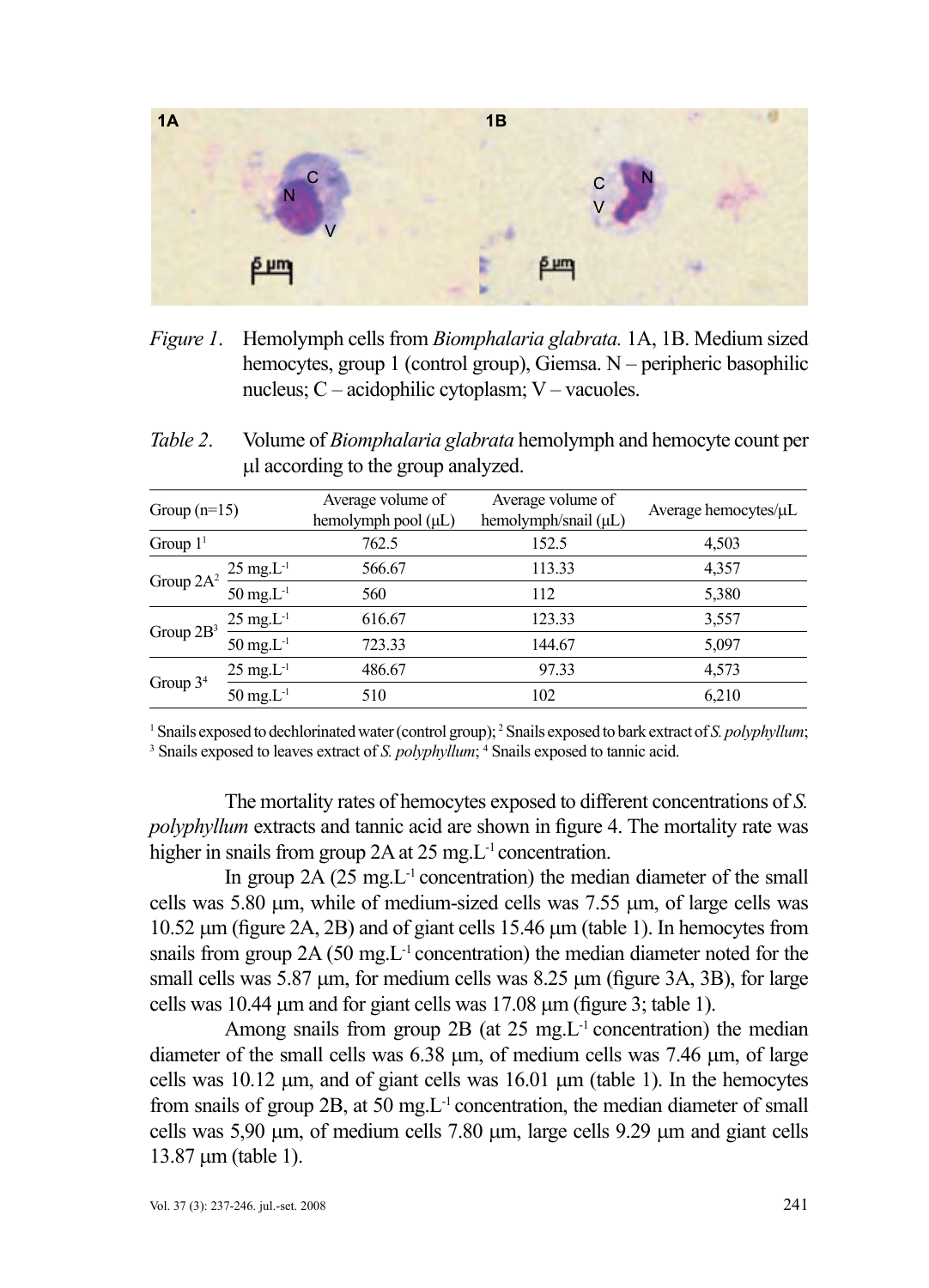

*Figure 2*. Hemolymph cells from *Biomphalaria glabrata* exposed to *Stryphnodendron polyphyllum* extracts, group 2A at 25 mg.L-1 concentration*.* 2A. Large sized hemocyte; and 2B. Giant hemocyte. Giemsa. N – peripheric basophilic nucleus; C – acidophilic cytoplasm; V – vacuoles.



*Figure 3*. Hemolymph cells from *Biomphalaria glabrata.* 3A. Giant hemocyte, group 2B, 50 mg.L-1 concentration. Giemsa. 3B. Small sized hemocyte, group 3, 50 mg. $L^{-1}$  concentration. Giemsa. N – peripheric basophilic nucleus; C – acidophilic cytoplasm; V – vacuoles.

In the hemocytes from snails exposed to tannic acid (group 3), at  $25 \text{ mg} \text{L}^{-1}$ concentration, the median diameter of small cells was 5.66 µm, medium cells 8.26  $\mu$ m, large cells 9.34  $\mu$ m and giant cells 15.35  $\mu$ m (table 1). In the 50 mg.L<sup>-1</sup> concentration, the median diameter of the small cells was  $5.80 \mu m$ , of medium cells was 8.00 µm, of large cells was 9.85 µm, and of giant cells was 13.50 µm (table 1).

Hemocyte cytoplasm with no granules and a nucleus with one to two nucleoles was noted in all groups. In groups 2 and 3 the presence of cytoplasmatic vacuoles and free nuclei were observed from ruptured cells, probably due to the excessive number of vacuoles in the cytoplasm.

The survival of the hemocytes was significantly correlated to the concentration of *S. polyphyllum* extracts  $(\chi^2, p<0.05)$ . There was a significant difference between the concentrations of hemocytes/ $\mu$ l of hemolymph in the different groups (ANOVA,  $p<0.05$ ). There was no significant difference in the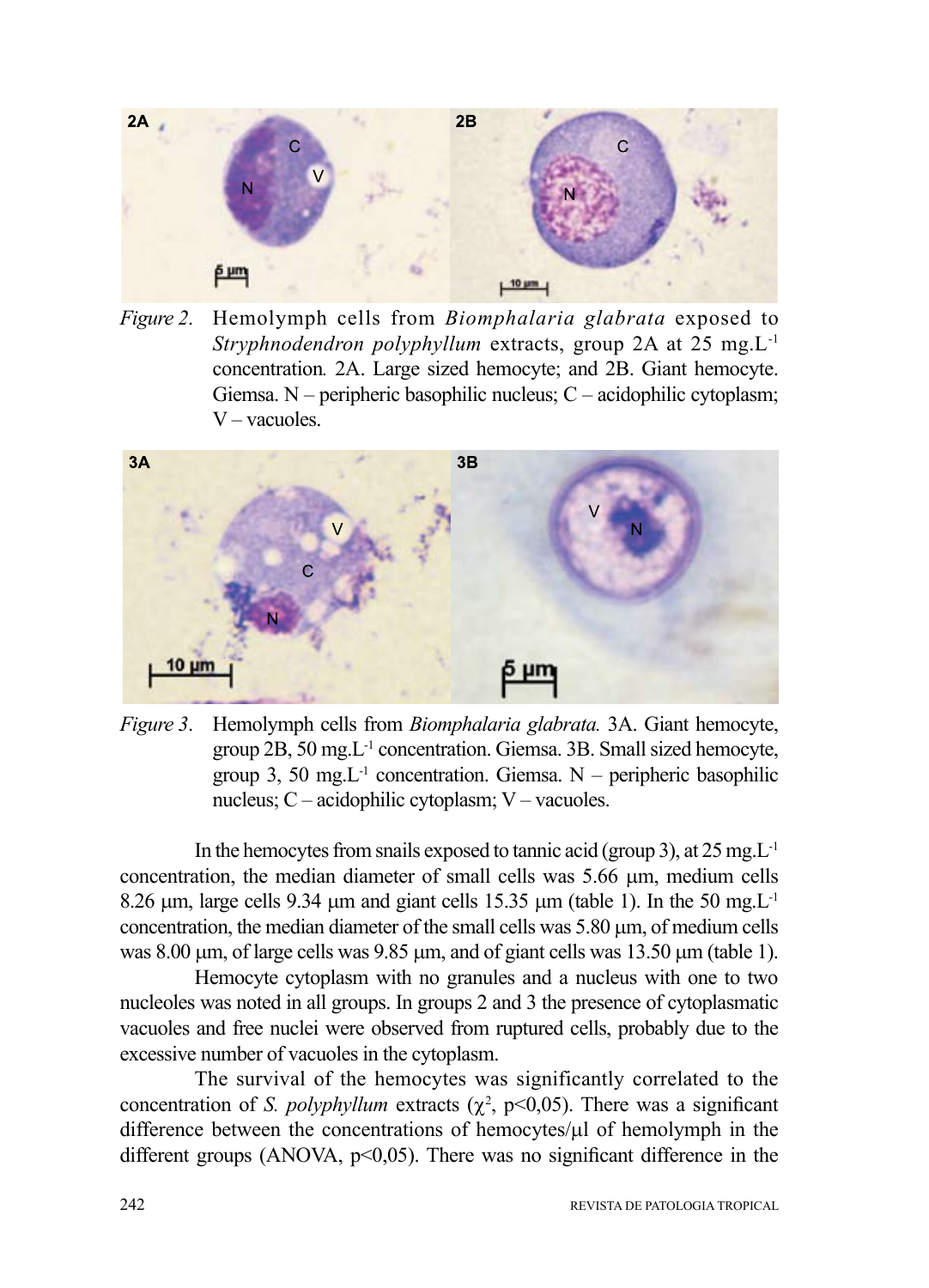diameter of the four subpopulations of hemocytes found in the hemolymph of the groups studied (ANOVA,  $p > 0.05$ ). A significant difference was found when comparing the diameters of small, medium, large and giant cells within the groups tested (ANOVA,  $p<0.05$ ).



Figure 4. Mortality rate of hemocytes from *Biomphalaria glabrata* exposed to *Stryphnodendron polyphyllum* extracts and to tannic acid. Group 1: Snails exposed to dechlorinated water (control group); Group 2A: Snails exposed to bark extract of *S. polyphyllum*; Group 2B: Snails exposed to leaves extract of *S. polyphyllum*; Group 3: Snails exposed to tannic acid.

**DISCUSSION** 

The analysis of the defense system of *B. glabrata* is significant to the understanding of the parasite-host relationship, particularly regarding *S. mansoni*. This study verified the morphometry and concentration of *B. glabrata* snail hemocytes exposed to plant extracts, considering that no similar literature references were found.

Hemocyte classification has not been standardized in the literature until now. In the present study, it was possible to note the same basophilic and acidophilic characteristics in all hemocyte subpopulations similarly to the ones described by Delgado *et al* (11). These authors (11) also made a differential counting of the hemocyte subpopulations, but the classification was based on color affinity of these cells. Yet, the subpopulations were classified according to the cell diameter as described by Matricon-Gondran and Letocart (15). Thus, small, medium, large, and giant cell subpopulations were observed. The last category was introduced for the first time. As regards the diameters of small, medium, large, and giant cells in the same group, a significant difference was noted, where diameters can vary from 2.40µm to 31.31µm.

In the present study, the number of hemocyte per  $\mu$ L of hemolymph was similar to that previously found by Delgado *et al* (11). Thus it reached a maximum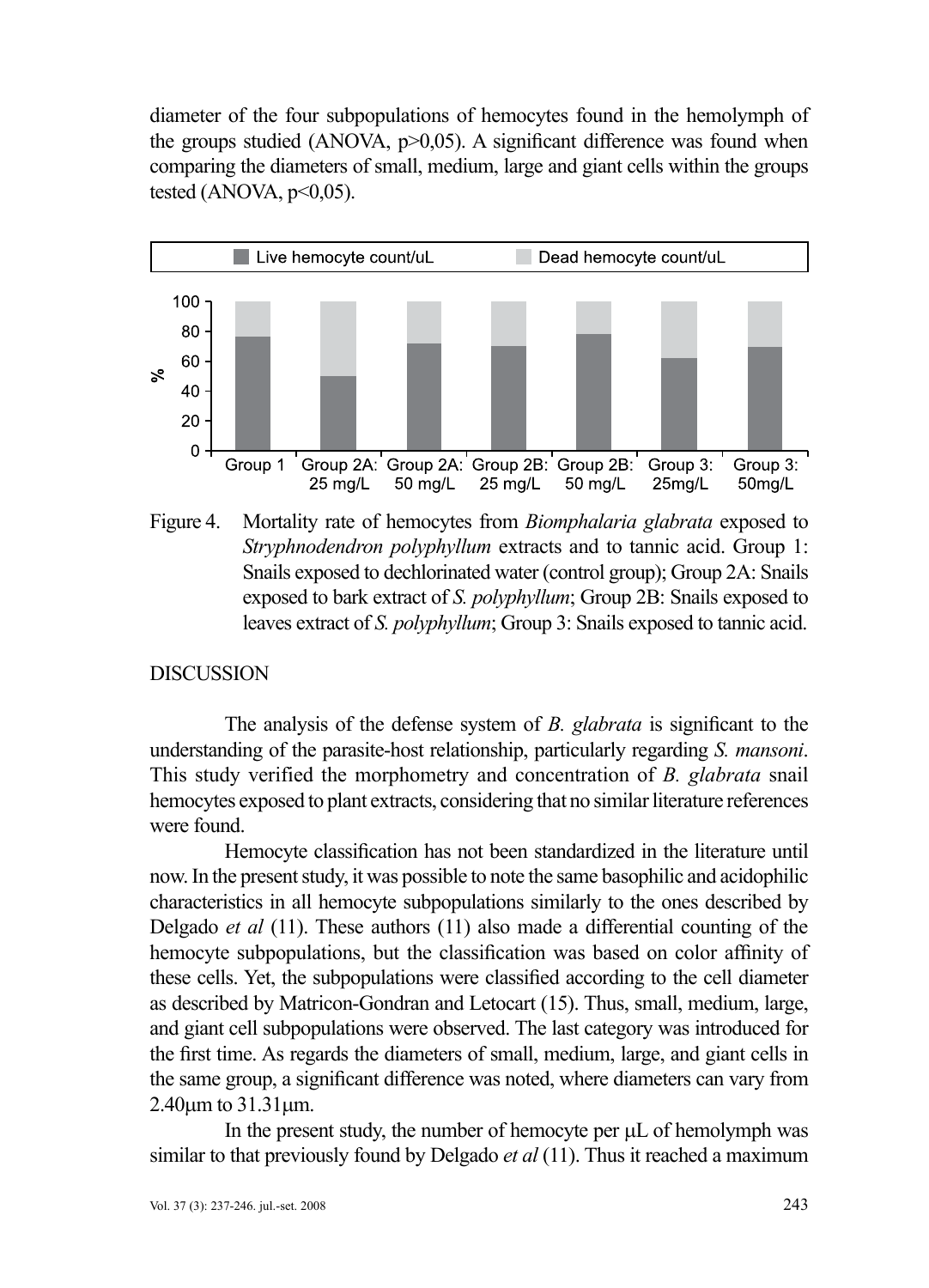number of 6,210/µl whereas in the latter study the *B. glabrata* snail hemocyte count reached 6,450/µl. This could be explained as a reaction to the presence of toxic substances in the water, which could induce an immune response from the snail.

In preliminary studies the extracts from *S. polyphyllum* bark and leaves were used in mortality tests of *B. glabrata.* Thus, snails exposed to 50 mg.L-1 concentration resulted in a mortality rate of 70% after 24h (8)*.* Alcanfor (1) analyzed the histology of the digestive gland of *B. glabrata* snails exposed to bark and leaf extracts of *S. polyphyllum*. The vacuoles found are consistent with those observed in the hemocytes exposed to the same plant extracts in this study.

The concentrations of *B. glabrata* hemocytes significantly varied at the concentrations of the plant extracts. More specifically, the increase in hemocyte concentration is directly related to the presence and concentration of the extracts as well as its mortality rate, seen in figure 4 and table 2. This might be explained by the phagocytary and internal defense activity inherent to hemocytes (21, 6).

The tannic acid present in the bark and leaf extracts of *S. polyphyllum* is considered the active principle in natural molluscicides made out of tannin plants (2, 21). Indeed, greater concentrations of hemocytes in group 3 (table 2) in both concentrations were noted. Mendes *et al.* (17) tested another tannin plant, *S. barbatiman*¸ on *B. glabrata* snails and detected greater mortality of adults when exposed to  $100 \text{ mg}$ . L<sup>-1</sup> concentrations. This finding shows that tannic acid alone seems to affect the snail's defense system more strongly than when naturally present in the plant extract.

To sum up, hemocytes were classified into four groups due to their diameter, taking into account the fact that morphology is affected by the concentration and quality of the extracts found in the environment. Further studies on the morphology of hemocytes exposed to tannin extracts are particularly encouraged. They may reveal interesting aspects of the mollusk-parasite relationship as well as alternative molluscicides against schistosomiasis snail hosts. Due to the enormous Brazilian biodiversity, highly efficient and low cost products can be discovered, encouraging its conservation. Natural products are best assimilated by the environment causing lower impact on other co-habiting species in sites populated by infected snails.

#### RESUMO

Atividade de *Stryphnodendron polyphyllum,* uma planta do cerrado do Brasil, contra hemócitos de *Biomphalaria glabrata,* um hospedeiro intermediário de *Schistosoma mansoni.*

O caramujo *Biomphalaria glabrata* atua como hospedeiro intermediário de *Schistosoma mansoni*, um parasito endêmico em vários países. Os hemócitos de *B. glabrata* estão relacionados à sua defesa contra infecções por trematódeos como *S. mansoni*. No presente artigo, avaliou-se pela primeira vez o efeito de substancias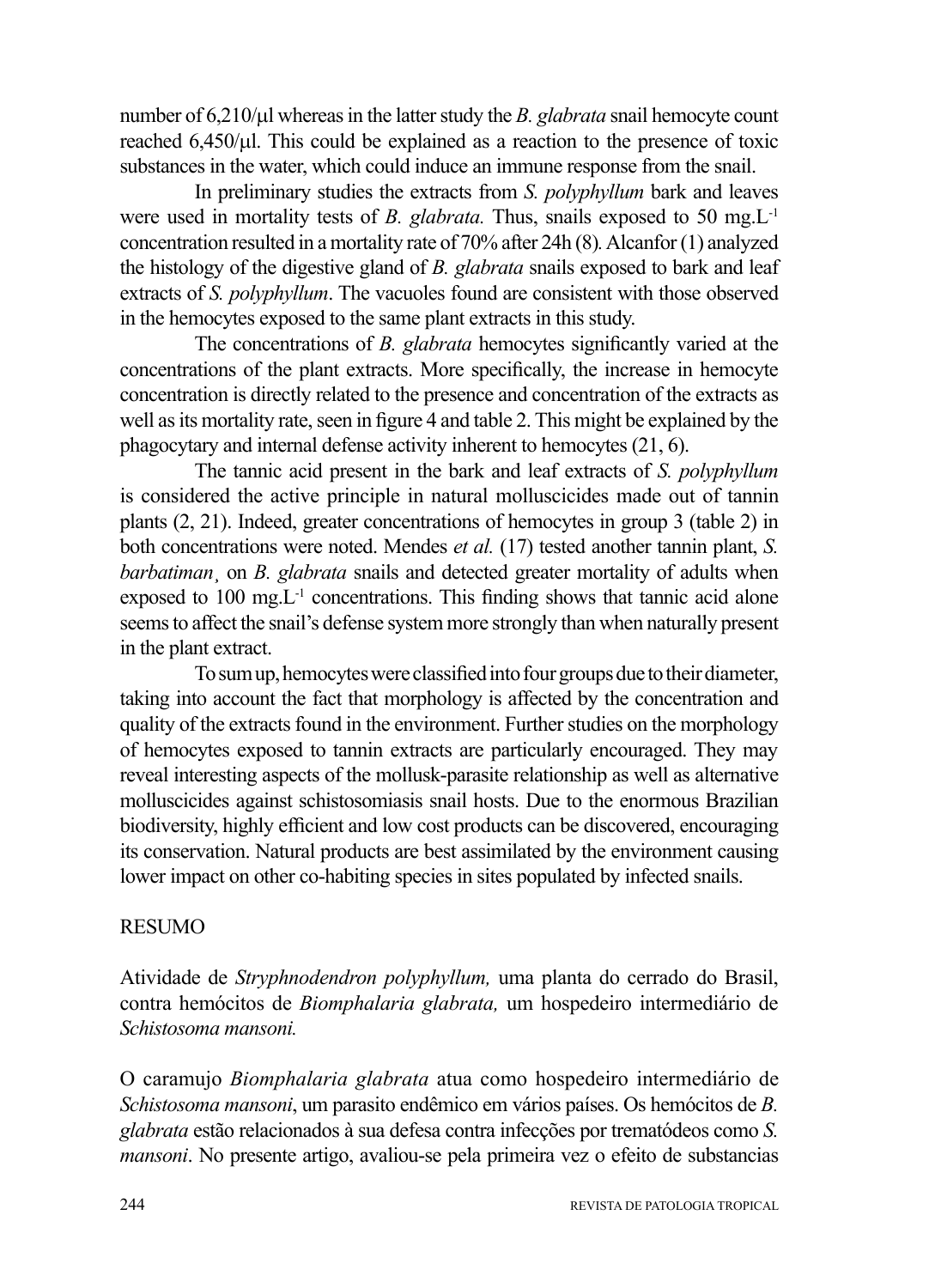moluscicidas como o extrato tânico de *Stryphnodendron polyphyllum*, uma planta do cerrado brasileiro, sobre a morfologia e número de hemócitos de *B. glabrata.* Os extratos da casca e das folhas de *S. polyphyllum* foram diluídos em água desclorada. Os grupos de caramujos foram expostos a concentrações de 25 e 50 mg.L-1 dos extratos e de ácido tânico por um período de 24h. E, posteriormente, a hemolinfa foi retirada da região pericárdica.As subpopulações de hemócitos foram detectadas e classificadas como pequenas  $(5.0 - 6.9 \text{ µm})$ , de tamanho médio  $(7.0 - 8.9 \text{ µm})$ , grandes (9,0 – 12,0μm) e gigantes (mais que 12μm), sendo a última ainda não descrita na literatura. Os extratos estimularam um aumento no número de hemócitos na hemolinfa, o que é entendido como um mecanismo de defesa contra substancias tóxicas como o ácido tânicos, presente em altos níveis em ambos os extratos testados. Os hemócitos apresentaram vacúolos no citoplasma devido à presença de tais substancias indicando sinais de morte celular por apoptose. Concluímos que os extratos são altamente eficazes contra *B. glabrata* e recomendamos maiores estudos para seu uso como moluscicida natural.

# DESCRITORES: *Biomphalaria glabrata. Schistosoma mansoni. Stryphnodendron polyphyllum.* Moluscicida. Hemócitos.

#### REFERENCES

- 1. Alcanfor JDX. Ação de extratos de plantas do Cerrado sobre *Biomphalaria glabrata* (Say, 1818), hospedeiro intermediário de *Schistosoma mansoni* Sambon, 1907. Goiânia. [Dissertação de mestrado em Medicina Tropical – IPTSP/UFG]. 2001.
- 2. Alcanfor JDX, Ferri PH, Santos SC, Bezerra JCB. Plantas moluscicidas no controle dos caramujos transmissores da esquistossomíase, com ênfase na ação de taninos. *Rev Patol Trop 30*: 167-175, 2001.
- 3. Alves TMA, Silva AF, Brandão M, Grandi TSM, Smânia EFA, Júnior AS, Zani CL. Biological screening of Brazilian medicinal plants. *Mem Inst Oswaldo Cruz 95*: 367-373, 2000.
- 4. Ataev GL, Cousteau C. Cellular response to *Echinostoma caproni* infection in *Biomphalaria glabrata* strains selected for susceptibility/resistance. *Dev Comp Immunol 23*: 187-198, 1999.
- 5. Bezerra FSM, Nogueira-Machado JA, Chaves MM, Martins RL, Coelho PM. Quantification of the population and phagocytary activity of hemocytes of resistant and susceptible strains of *Biomphalaria glabrata* and *Biomphalaria tenagophila* infected with *Schistosoma mansoni. Rev Inst Med Trop São Paulo 39*: 197-201, 1997.
- 6. Bezerra FSM, Coelho PMZ, Chaves MM, Martins RL, Nogueira-Machado J. A. Comparative study on the effect of ciclic nucleotides related to the function of *Biomphalaria glabrata* hemocytes and human granulocytes. *Acta Trop 72*: 275-280, 1999.
- 7. Bezerra FSM, Nogueira-Machado JA, Martins-Souza RL, Chaves MM, Correa RF, Coelho PMZ. Effect of gamma radiation on the activity of hemocytes and on the course of *Schistosoma* mansoni infection in resistant *Biomphalaria tenagophila* snails. *Mem Inst Oswaldo Cruz 98*: 73-75, 2003.
- 8. Bezerra JCB, Silva IA, Ferreira HD, Ferri PH, Santos SC. Molluscicidal activity of Brazilian Cerrado medicinal plants against *Biomphalaria glabrata*. *Fitoterapia 73*: 428-430, 2002.
- 9. Carvalho RR, Maldonado Jr A, Oliveira-Filho EC, Ribeiro AC, Paumgartten FJR, Rey L. Effects of *Euphorbia milii* latex on *Schistosoma mansoni* eggs, miracidia and cercariae. *Mem Inst Oswaldo Cruz 93*: 235-237, 1998.
- 10. Castillo MG, Yoshino TP. Carbohydrate inhibition of *Biomphalaria glabrata* embryonic (Bge) cell adhesion to primary sporocysts of *Schistosoma mansoni*. *Parasitol 125:* 513-552, 2002.